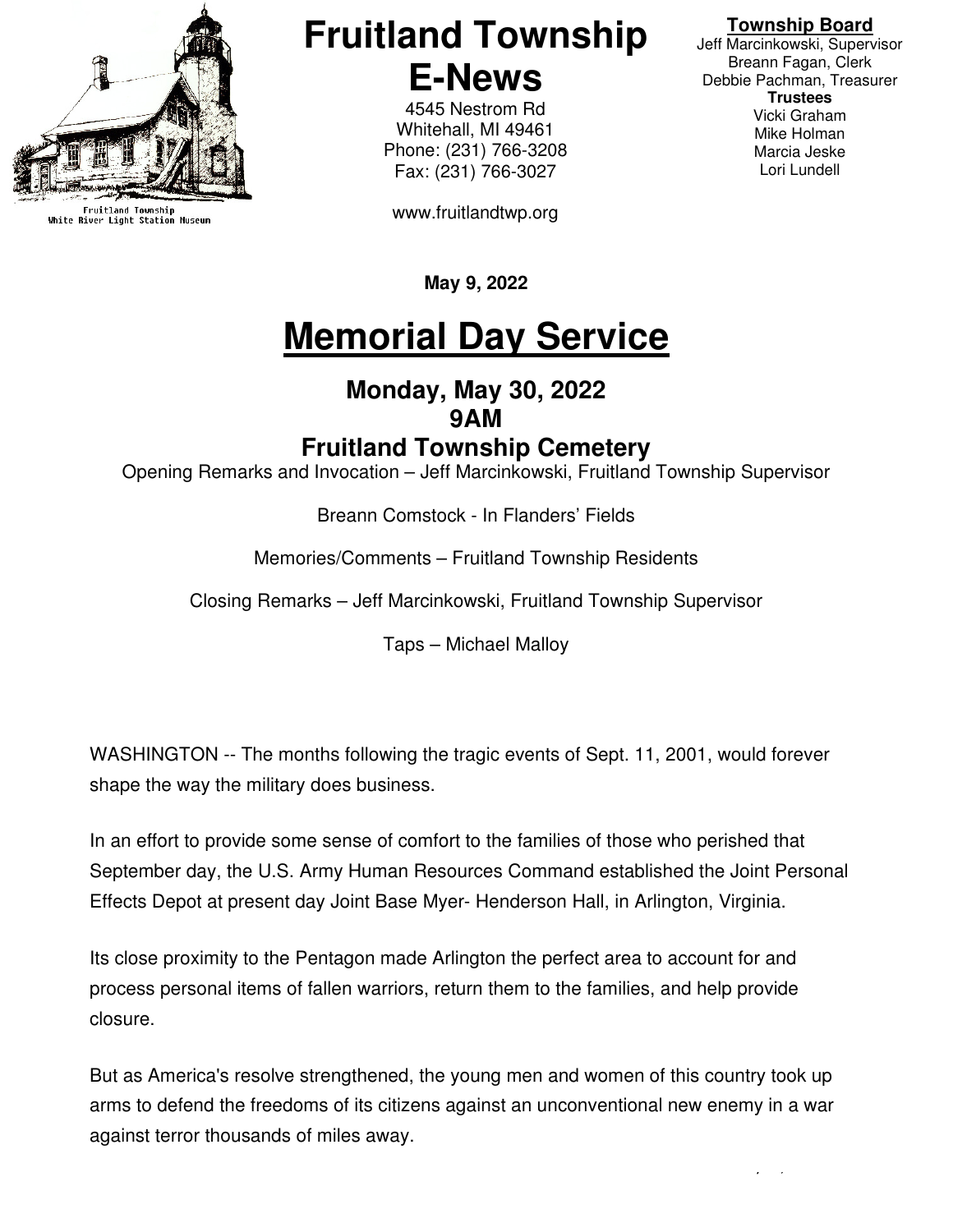With the possibility of a rising number of casualties stemming from this new war, America's military was faced with a new challenge - how to care for its fallen?

#### THE HISTORY

As the war on terror intensified, the need for an expanded personal effects facility soon became evident and the JPED was relocated from Arlington to Aberdeen Proving Ground in Maryland.

Working out of old and sometimes dilapidated World War II era warehouses, workers at the JPED ran an assembly line operation without heat in the winter or air conditioning in the summer until 2005, when the decision was made to consolidate the Joint Personal Effects Depot, along with the services' mortuary, to Dover Air Force Base in Delaware.

"I was assigned to the depot in Aberdeen as a mortuary affairs specialist with the Army Reserve and I can say it was less than ideal conditions to work in," said Nelson Delgado, JPED operations management specialist and retired Army Reserve master sergeant.

"Back then everything was moved from station to station," he said. "It was cramped and there was too much room for mistakes. One day General Schoomaker (retired Gen. Peter Schoomaker, 35th Chief of Staff of the U.S. Army) showed up and asked us what we needed.

"That's how we got to Dover."

In March 2011, construction of the current 58,000 square-foot state-of-the art facility was finally completed by the Philadelphia District Corps of Engineers at a cost of \$17.5 million. A few months later in May, the first personal effects processed there.

Staffed by a mix of active and Reserve component Soldiers, Airmen, and Marines, as well as a handful of Department of the Army Civilians and contractors, the JPED, along with the Air Force Mortuary Affairs Operations facility provides dignity, honor, and respect for the families left behind.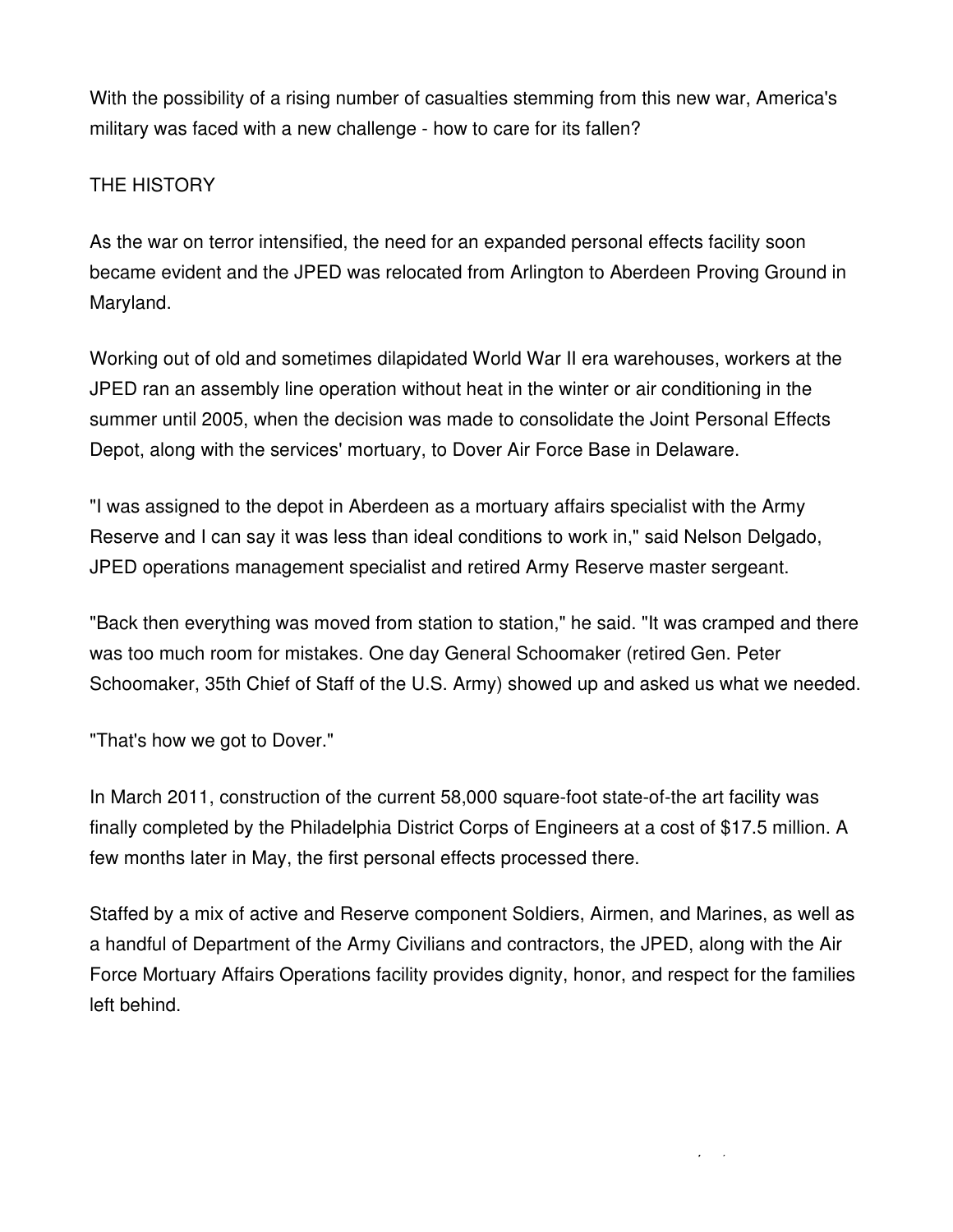#### THE PROCESS

When Soldiers make the ultimate sacrifice in theater, their personal effects are inventoried, packed and rushed to the JPED, usually within five days.

"If it comes through the front door, it has to be accounted for by us and sent to the family," said Delgado. "We don't throw anything away.

"Sometimes what might seem insignificant to you and me may in fact be very important to the families. We've actually had instances where families have called back asking for something like a gum wrapper that was given to the service member by a child," he said.

As items arrive at the depot, they are carefully x-rayed and screened for unexploded ordnance in a blast-proof corridor before they are ever brought into the main facility.

From there, items are brought into an individual cage where they are inventoried and packed for shipment to the service member's primary next of kin.

"All the preparations are done, from start to finish, in one single room," Delgado said.

"We ensure there are two Soldiers present in the cage at all times in addition to a summary court martial officer. This gives us a system of checks and balances and also reduces the risk of cross contamination of items," he added.

Each cage is equipped with photographic equipment, washers and dryers, and cleaning materials. As items are inventoried, they are carefully inspected and then individually photographed. Soldiers go through great pains to ensure each item is soil-free and presentable for the family members.

"We want to make sure everything that the individual service member had with them in theater is returned to the family," Delgado said. "What we don't want to do is make a difficult situation worse.

"If an item is soiled, or blood stained, we will stay here as long as it takes to get it clean so it can be returned. Besides memories, this is all the families have of their loved ones," he said.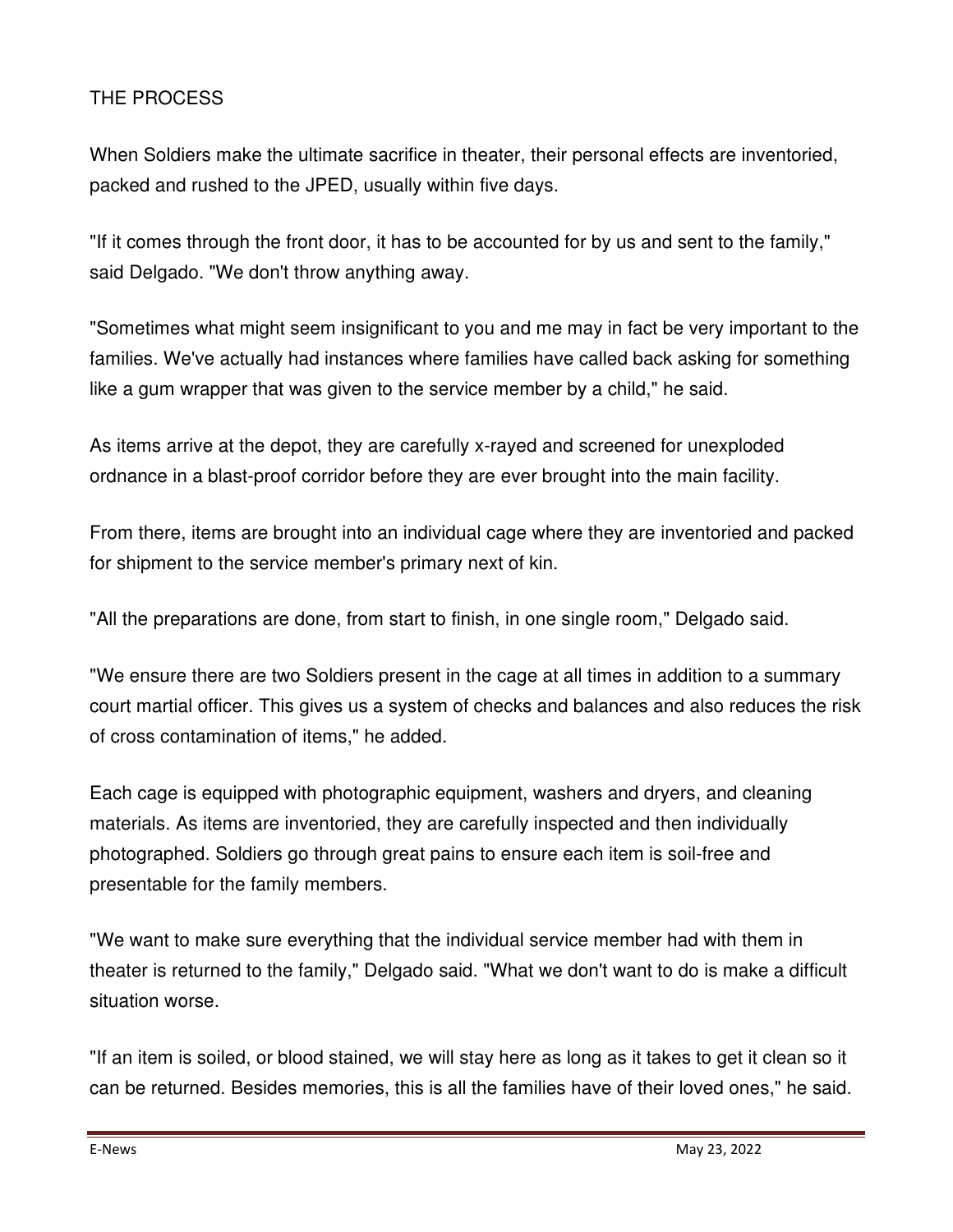#### THE PRESENTATION

After items are cleaned and inventoried, they are carefully packaged into individual plastic foot-lockers.

Each item is pressed and folded. They are placed neatly in the containers, and wrapped tightly with several layers of packaging paper and bubble wrap. Smaller items, such as rings, watches or identification tags, are placed into small decorative pouches, inscribed with the service member's individual branch of service.

Items such as Bibles, flags, or family photos are placed at the top of the first box, so that they are the first things the families see upon opening it.

"We emphasize box one, because that is usually the box the families will open first. But that doesn't mean we neglect box two, or box six, or even box 10," Delgado said. "We treat each box the same way because we really want the families to know we care about their loved one.

"That's why we take our time and make sure items are neat and presentable, not just stuff thrown in a box."

After the items are finally packaged and sent to the transit room, Soldiers scour the cage one last time and sweep the floor before exiting. Great attention to detail is given to make sure everything is accounted for and nothing is overlooked.

#### THE CONNECTION

Soldiers at the JPED are meticulously screened for duty fitness by HRC's Casualty and Mortuary Affairs Operations Division before they are ever assigned there.

Assignments at the JPED can be emotionally taxing on the Soldiers working there.

Soldiers regularly attend resiliency training to help them cope with the tasks they are asked to perform. The JPED chaplain is as much there for them as he or she is for the grieving families attending dignified transfers.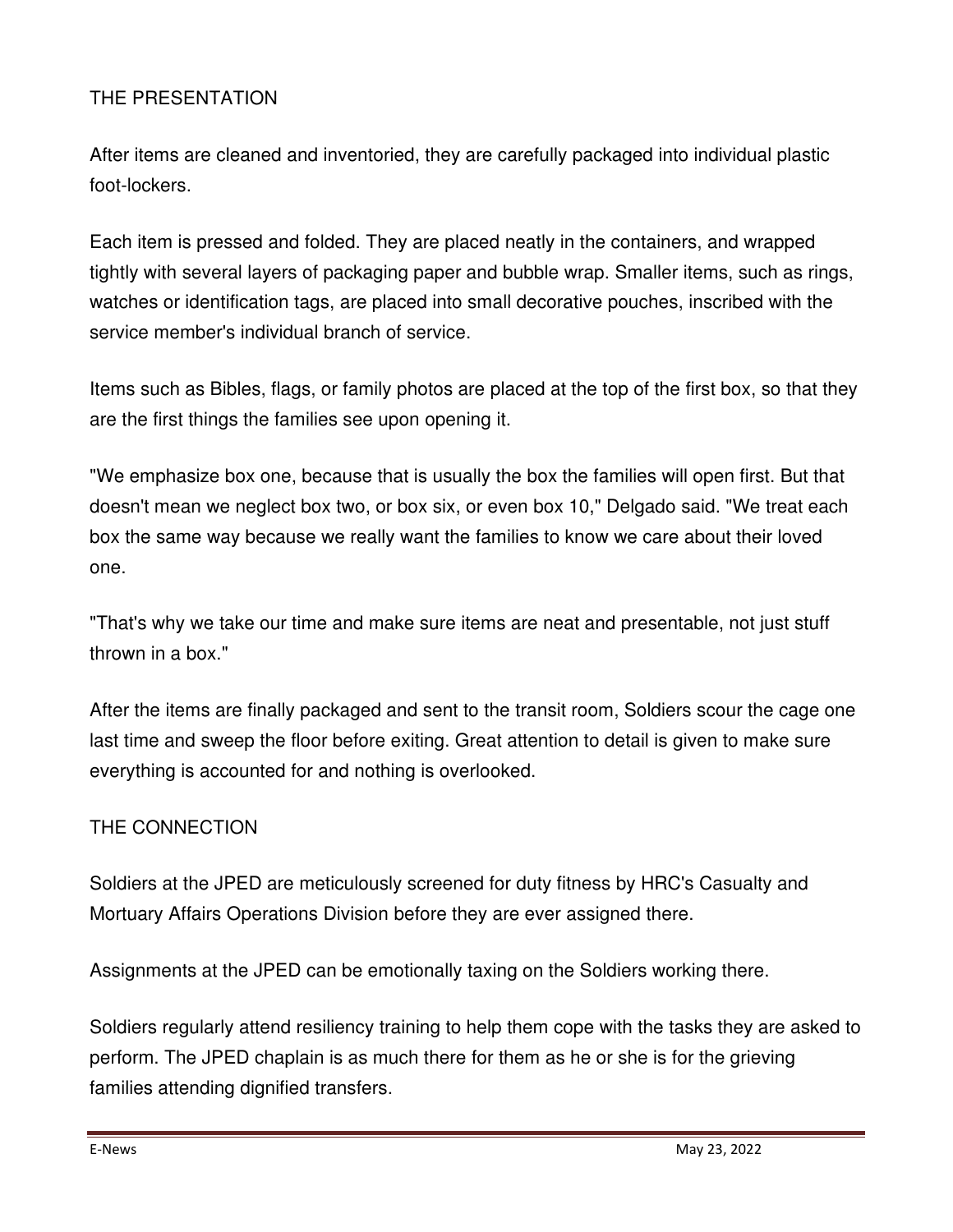"This is a job that not a lot of people want, or can do, but at the same time this can be the most rewarding job you will ever do," Delgado said.

"Taking care of the personal effects is the last part of the process. This is what helps bring some sense of closure to the families. The families don't see what goes on here, but we get to know the service members and their loved ones by working here. We develop a closeness and connection with them," he added.

For Delgado and others working at the JPED, that connection sometimes hits close to home.

"Sometimes you see kids as young as 19 years of age coming through here," he said. "I have a 19-year-old kid at home. Sometimes it hits a little too close to home. I don't know anyone working here that hasn't cried at one time or another.

"I spent 23 of my 25-year Army Reserve career as mortuary affairs and I was blessed to get assigned to the JPED. This is our way of giving back to the families of the fallen. It's an honor to do this."

# **To honor the fallen: inside the Dover Port Mortuary**

By Master Sgt. Brian HamiltonNovember 14, 2017

DOVER, Del. -- In keeping with the Department of Defense's commitment to honor its fallen warriors, the Port Mortuary was established in 1955 at Dover Air Force Base in Delaware.

Operated by the Air Force since that time, management of the Port Mortuary shifted between multiple Air Force units until 2008, when Air Force Mortuary Affairs Operations took control.

Today, the Port Mortuary finds its home inside the Charles C. Carson Center for Mortuary Affairs, a sprawling 73,000 square foot, state of the art facility, built in 2003 at a cost of \$30 million.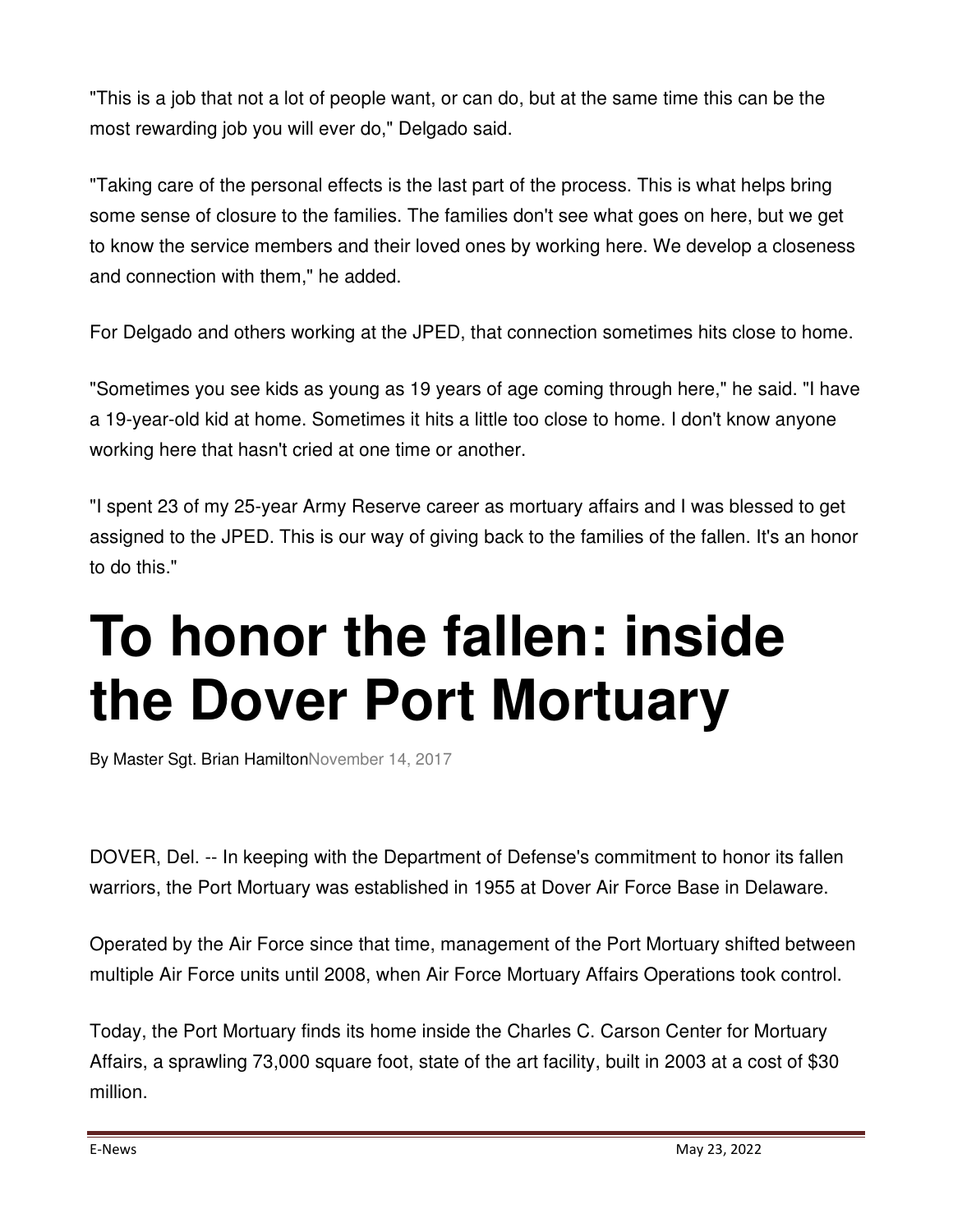Service members from all branches of the military, in addition to DOD civilians and contractors, work tirelessly to comfort the families of the fallen serving in contingency operations overseas.

Their mission is to provide dignity, honor, and respect to fallen Soldiers by preparing them to be returned home to their families.

Like their counterparts from the Air Force, Navy, and Marines, Soldiers assigned to the U.S. Army Human Resources Command's Joint Personal Effects Depot assist with mortuary operations within the Dover Port Mortuary.

They serve as liaisons for families who travel to Dover for the dignified transfer of a loved one. They assist with the final preparations of the fallen in the uniform shop. They work side by side with Airmen, Sailors, and Marines to achieve their mission.

#### THE DIGNIFIED TRANSFER

When a service member perishes overseas, their remains are flown into Dover Air Force Base for what is known as the dignified transfer.

Upon arriving at Dover, a detail from that service member's branch of service transport the warrior's remains from the aircraft to the Charles C. Carson Center for final burial preparations.

Currently, families have the option to attend the dignified transfer, and when they do, it's up to Soldiers such as Sgt. 1st Class William Carson, a transport noncommissioned officer assigned to the JPED at Dover, to ensure their needs are taken care of.

"Once we get notification of a deceased service member, it's my job to get the family members from the airport in Philadelphia to Dover, and back again," Carson said. "I also provide transportation for the military escorts who transfer the fallen service members from the flight line to the Carson Center."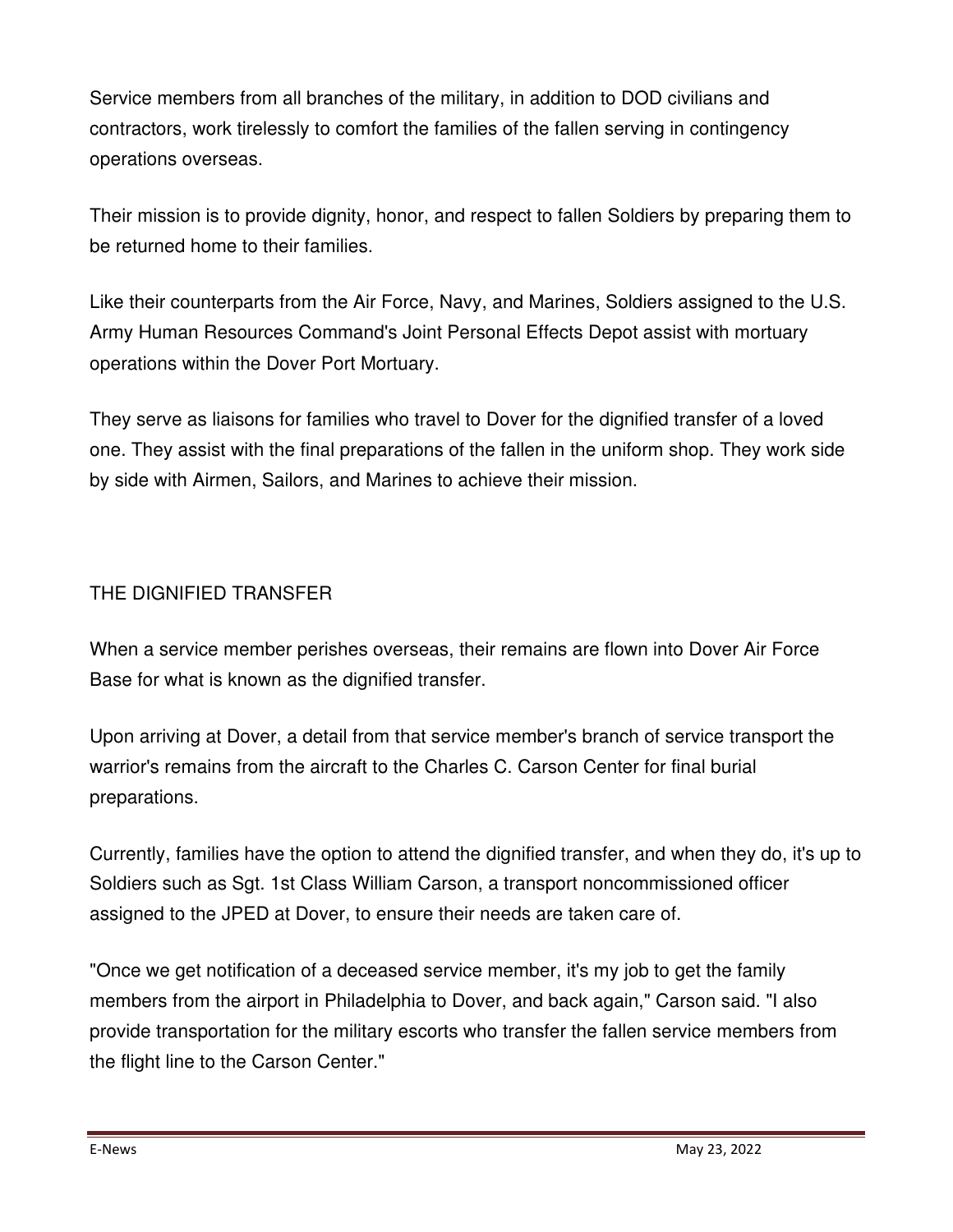Carson, now performing his second tour with the JPED, says a lot has changed since his first tour in 2007.

"Back in 2007 at the height of contingency ops overseas, families didn't have the option to attend," he said. "Now they do.

"Dealing with the families can definitely be a roller coaster ride," he said. "You have to keep in mind that they just lost the one person that meant the world to them and you never know how they're going to cope with that fact, whether it be through tears or through anger.

"It's not easy but we just try to be as respectful as we possibly can so that they can get through this part of the process."

Carson said that in addition to the family aspect, operations at the JPED have also changed.

"It used to take several weeks for us to get the service member's personal effects," he said. "There were several stops in between the time those items left theater and the time they actually arrived at the JPED. Now it's a straight shot from there to here and that time frame has been cut to a matter of days."

#### A TRUE JOINT MISSION

"When service members get assigned here, they become a part of a unique team; a joint team," said Maj. Laura Wood, who oversees the Joint Personal Effects Depot as its officer in charge. "At any given time, you can have a Soldier working right alongside an Airman, or a Marine."

While typically Soldiers assigned within the JPED handle the personal effects of all service members, others are routinely called in to assist with the handling of personal items.

"Take our Marine LNO's for example," Wood said. "They come from all over to assist with Marine personal effects that we as Soldiers wouldn't know. They help with those cultural nuances, like the shark's tooth, that only a Marine would know. The same goes for the Air Force and Navy as well."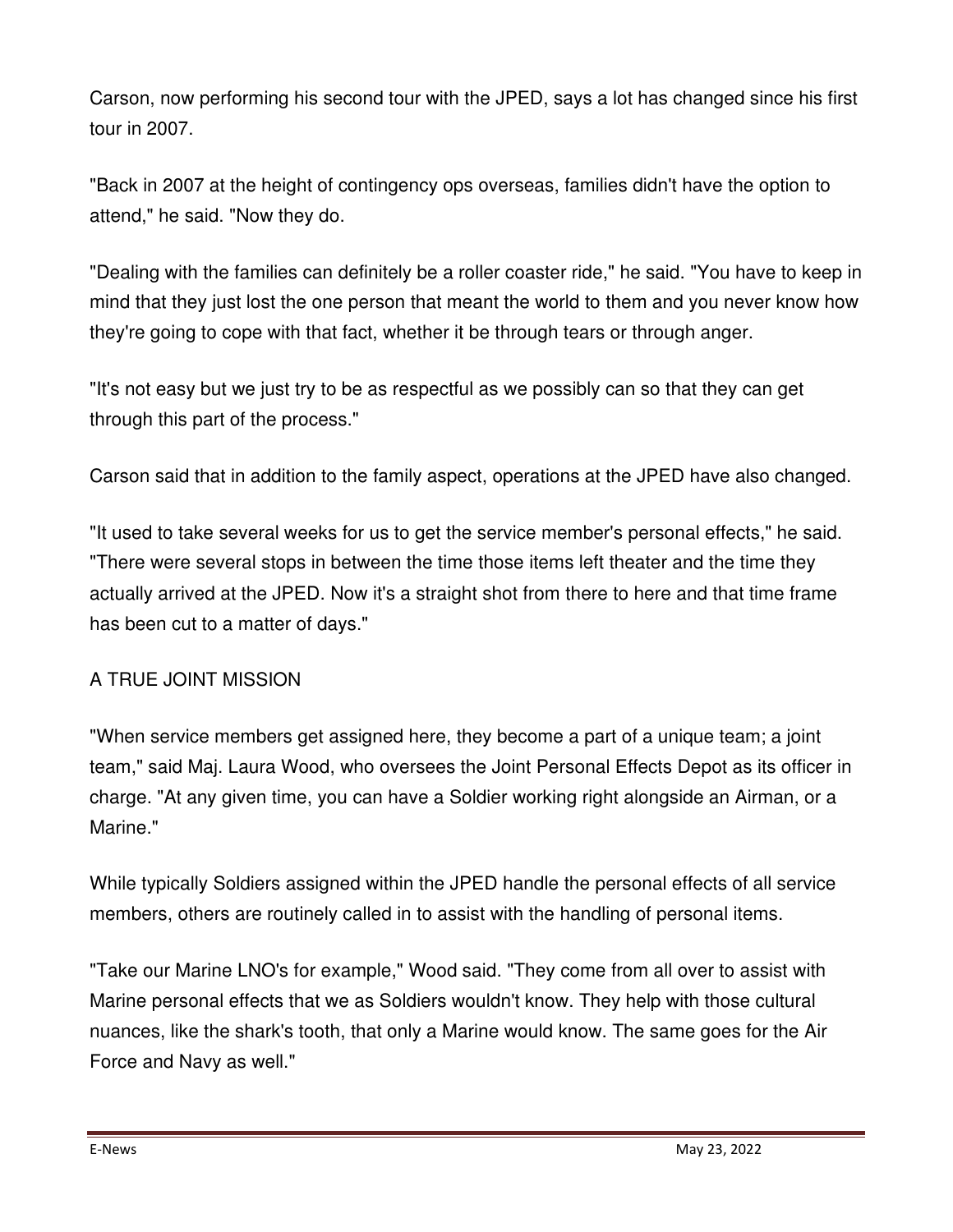Wood is charged with ensuring the Soldiers assigned to the JPED are well-rounded and prepared to execute their joint mission at a moment's notice.

"We don't know when we will have to perform our mission so we spend our time here when we don't have a casualty training as if we do," Wood said.

"Because we only have one shot at getting this right, we take the time to go over things such as Department of the Army Pamphlet 670-1."

#### THE UNIFORM SHOP

As the fallen reach the Charles C. Carson Center, the service members who care for them take the time to prepare that warrior's remains in such a way that brings dignity to the deceased as well as to the service.

Attention to every minute detail is made. Flags that will drape the caskets of the deceased are individually pressed. Uniforms that will clothe the deceased are custom tailored to fit.

Within the uniform shop, the walls are lined with every decoration and appurtenance from each individual service. Each uniform is meticulously assembled in accordance to the service member's service records. They are then checked and rechecked for proper order of precedence and measurements.

"We take a lot of pride in what we do here because you can instantly see the impact on the families with the work we are doing on the uniforms," said Air Force Staff Sgt. Giuseppe Francioni, uniform shop noncommissioned officer in charge. "So you can take a lot of pride in what you do and knowing that that uniform going out is the best that you can do."

Francioni's counterpart in the Uniform Shop, Army Reserve Staff Sergeant Luis Diaz, reemphasized that point.

"We have been working together in the uniform shop for about a year now," Diaz said. "This is our signature going out the door. This is our final product and this is our way as service members of saying thanks to those who gave the ultimate sacrifice."

Diaz said the difficulty in working with families adds an extra degree of pressure to the job.

 $\mathbb{E}_{\mathcal{L}}$